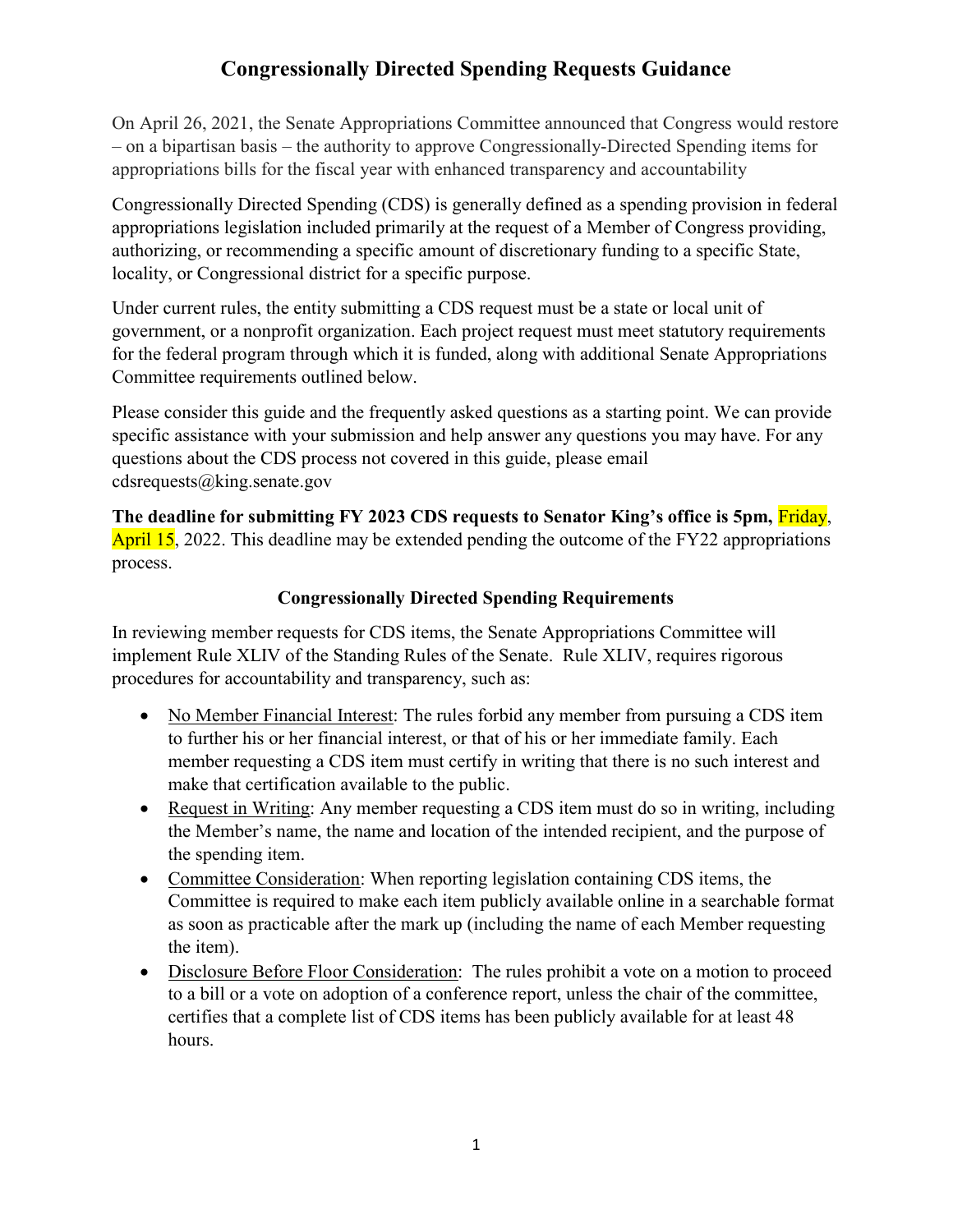Point of Order Against New Projects in Conference Reports: A point of order may be raised against a provision of the conference report if it includes a CDS item that was not included in either the Senate or House bills.

In addition to these important requirements, the Senate Appropriations Committee will enhance the existing Senate procedures for CDS items with reforms as follows:

- Institute a 1 percent cap on discretionary spending for CDS items;
- Ban CDS items to for-profit entities;
- Require Senators to post online their CDS item requests, as well as their financial certification disclosures attesting that they do not have any financial interest in any of the items requested; and
- The Committee will require the Government Accountability Office to audit a sample of enacted CDS items and report its findings to Congress.

### Letters of Interest:

Senator King's staff is available to provide feedback and to discuss proposals for FY23 CDS consideration before submission. A letter of interest, including a short description of the project and a general budget for the proposal may be submitted via email to cdsrequests@king.senate.gov, and a staff member will contact you to discuss your proposal.

## Submitting a CDS Request

#### Determine project eligibility:

- A limited number of federal funding streams (known as "accounts") are eligible for CDS. This guide includes a list of eligible accounts that were supported in the FY22 process with brief descriptions and requirements for your review (see below).
- If you identify an account that may be a fit for your project, please reach out for more detailed information about eligibility via email cdsrequests@king.senate.gov.
- The list of eligible accounts is subject to change pending instructions from the Appropriations Committee for the FY23 appropriations process. Senator King's CDS website will be updated accordingly when the FY23 guidance is available.
- To the extent you submit an application for a CDS project in an account that is no longer eligible once the FY23 guidance has been released, a member of Senator King's staff will reach out to you.

#### Gather necessary documentation:

- The Senate Appropriations Committee requires a significant amount of information in order to properly vet CDS submissions. Quality, complete, and accurate responses are essential to advancing your request.
- Requirements will include: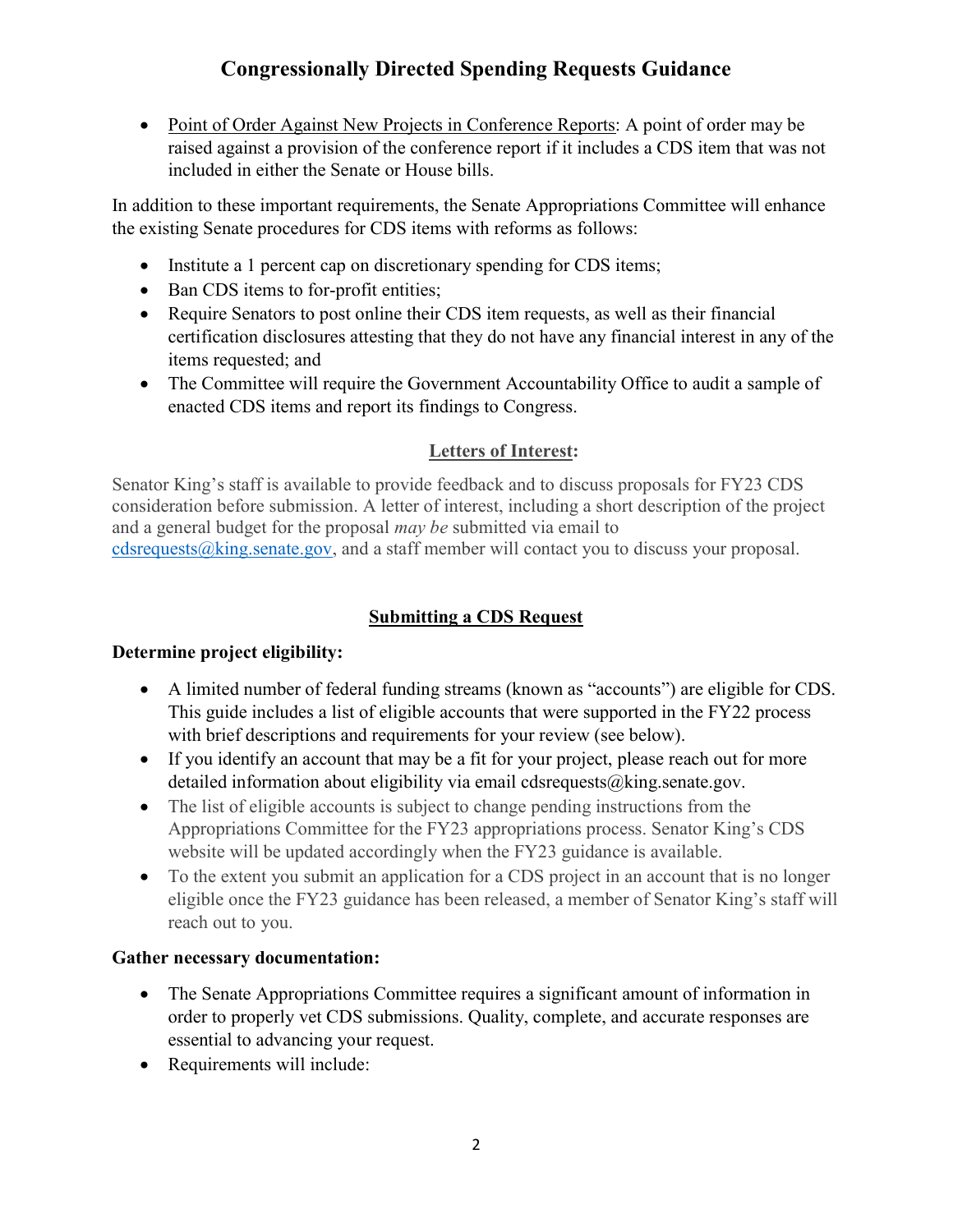- o Information about the requesting entity, including a tax id number and confirmation of government or non-profit status.
- o Full description of the project and a justification for use of federal funds.
- o Full description of the project's budget, including total project cost, amount requested, and use of any additional funding streams. A standard, detailed budget form for the project request is available here. Plans to meet project matching requirements, if applicable.
- o Certification that no individual associated with the project has any pecuniary interest in the project
- o Demonstration of strong community support and engagement with the project.
	- Examples include but are not limited to: letters of support from elected officials; city or town council resolutions; press articles highlighting need for the project; support from newspaper editorial boards; and state or local planning documents referencing the project.
- o Additional information specific to the account eligibility (see account list below).
- Senator King will also be required to certify that neither he nor his immediate family have a financial interest in the project and that project requests are from eligible entities.

## Submit the request through our online form:

- The deadline for submitting CDS requests to our office is 5pm on Friday, April 15, 2022. This deadline may be extended pending the outcome of the FY22 appropriations process.
- You can access the submission form on our website at https://www.king.senate.gov/cds
- We encourage you to review the questions and prepare answers ahead of time; the form will not save your answers if you close out before submitting.

Please note that the CDS requests selected for submission by Senator King will be made public to ensure transparency and accountability. Submission of any CDS request should not be construed as a guarantee that funding will be requested or awarded.

## Disclaimer:

Please note that any CDS requests are for informational purposes only and are not an application for federal funding. Submission of such requests does not constitute a binding commitment on any party nor a guarantee that any organization will be awarded funding from any federal agency through this process. Furthermore, the submission, review, and approval of applications for federal funding will be carried out consistent with federal agency rules and regulations.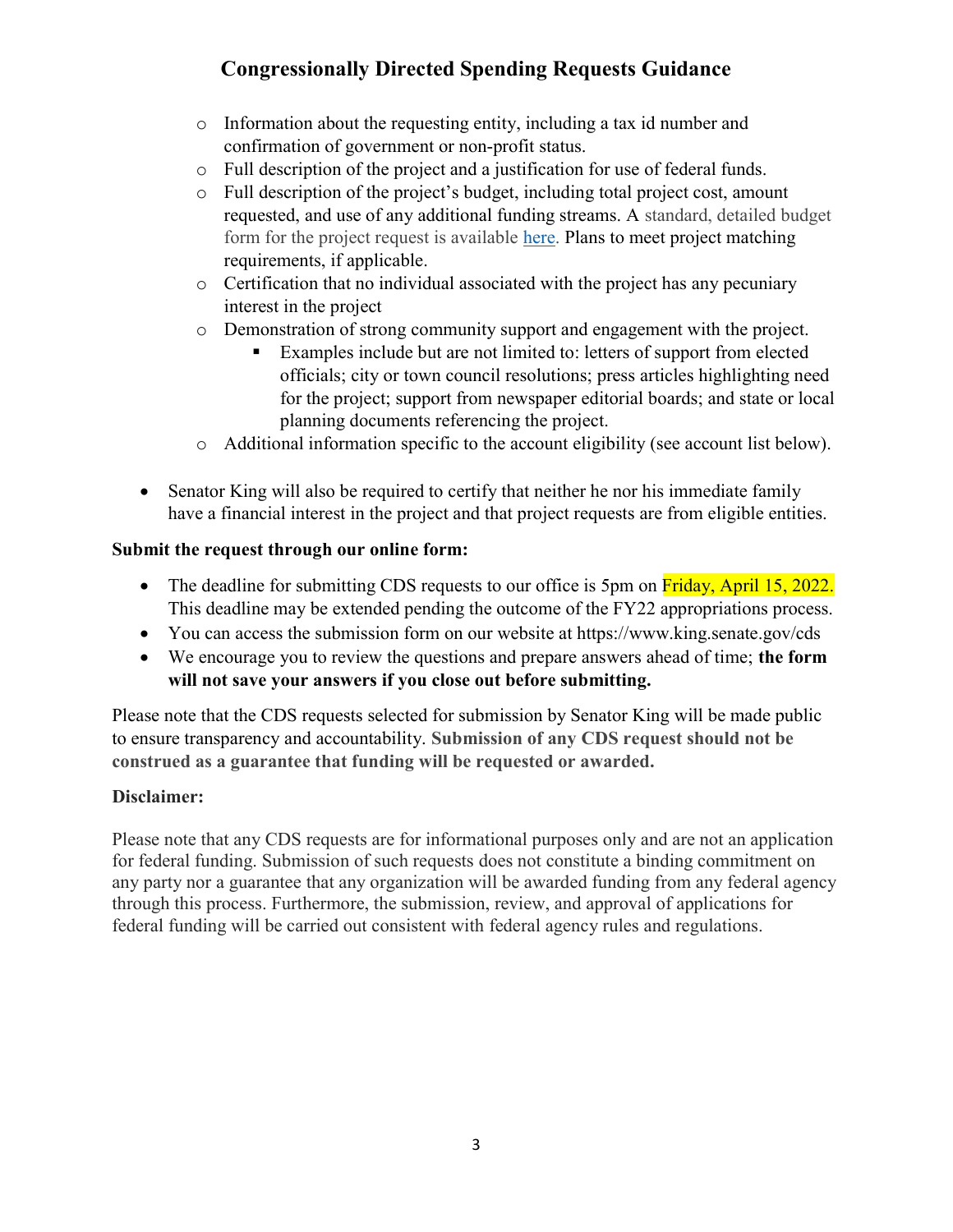## Frequently Asked Questions

#### I think this account may be a good fit for my project. What's next?

Senator King's staff is available to discuss eligibility requirements, give examples of past successful requests, and provide feedback for FY23 CDS request consideration before submission. A letter of interest, including a short description of the project and a general budget for the proposal *may be* submitted via email to cdsrequests  $\omega$ king.senate.gov, and a staff member will contact you to discuss your proposal.

### Can I request funding for "bricks and mortar"?

It depends on the account. Limited exceptions include the Economic Development Initiative under the Department of Housing and Urban Development (HUD), Facilities Construction under the Health Resources and Services Administration (HRSA), and Rural Development Community Facilities Grants under the Department of Agriculture (USDA).

### Do all accounts have matching requirements?

No. It varies depending on the statutory requirements for each account, which all CDS requests will be expected to meet.

### How important are examples of community engagement?

Demonstrating community support for your project is critical to a successful submission.

## How much funding should I request?

Ultimately, this will vary by account. We can provide examples of past successful requests and help provide guidance on an appropriate range. Generally, you should not request more assistance than you need or can realistically be provided or spent in the upcoming fiscal year (FY23).

#### If my project is funded, will I receive the full amount I requested?

It depends on the availability of funding and competitiveness of the project requests in each account. There are circumstances where you may receive a portion of the requested amount.

## Should I submit my request to multiple members of the Maine delegation?

We encourage you to submit project requests to each of the delegation offices and reach out to other members in the Congressional delegation for more information on their submission process. Please know that the entire delegation is committed to coordinating efforts to secure funding for Maine-based projects.

#### How will you choose which projects to submit to the Committee?

We anticipate the CDS process to be very competitive. Our office will likely receive many more eligible and worthy requests for funding than we can ultimately support. Our process will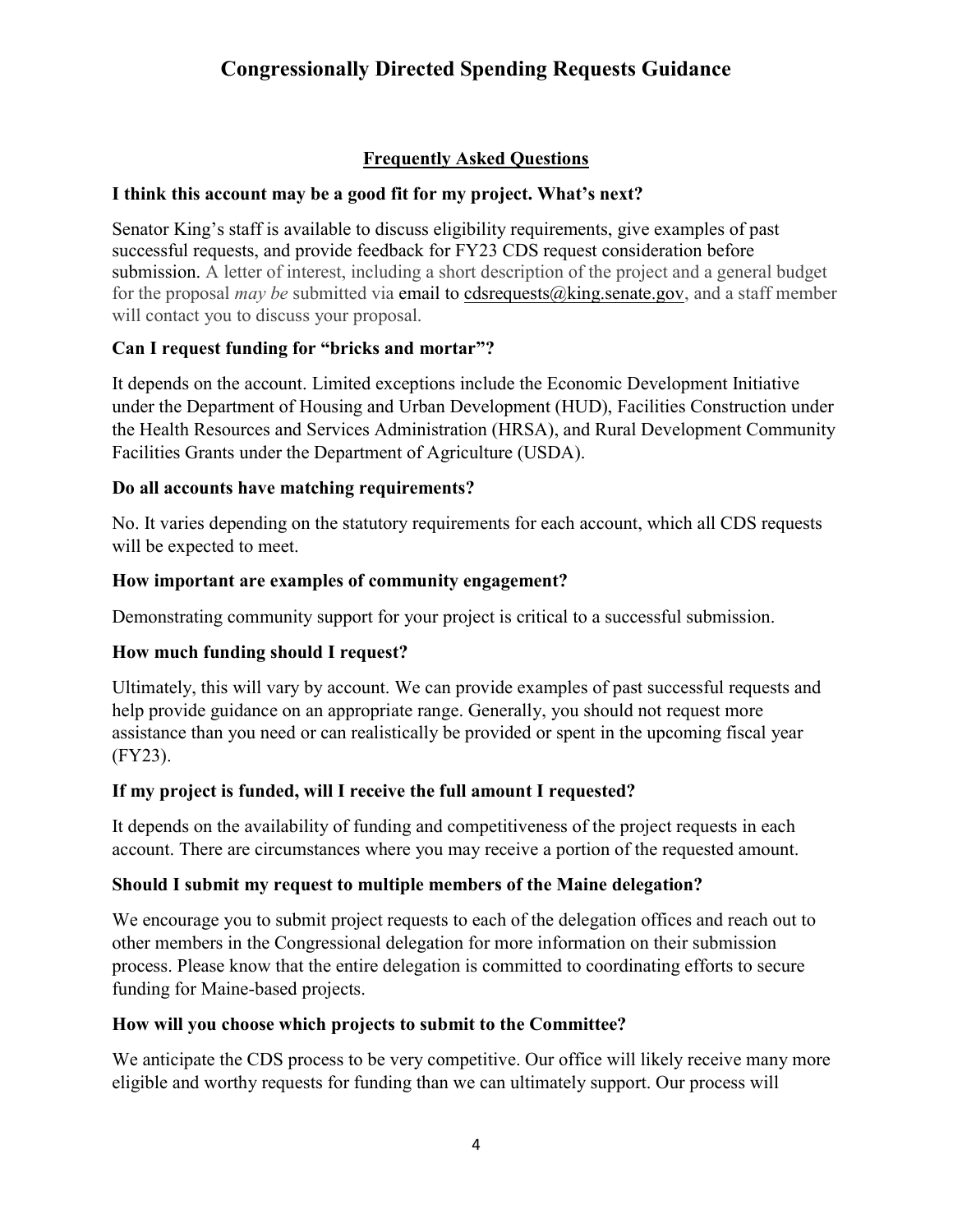prioritize requests that fulfill each requirement and provide strong justifications for the need for federal funding.

### If you submit my request to the Committee, will it be approved? When will I know?

We are expecting the overall the CDS process to be very competitive. Therefore, we can't be certain that submissions will be included in appropriations legislation ultimately signed into law. We encourage you to explore other funding sources in addition to your CDS request and are available to provide assistance. Our office is happy to discuss additional federal funding resources and opportunities.

The Senate is expected to begin consideration of FY23 appropriations bills later this year. Though FY23 federal government funding must be approved by October 1, final negotiations often stretch beyond that date. Please keep in mind that, even if your project is supported in the Senate and/or House-passed appropriations bill, the funding level is subject to change until the final conference report is signed into law.

### What if I miss your request deadline?

Given that we will have very limited time to consider requests before our final submissions to the Committee are due, we will likely not be able to accept requests after our  $5pm$ , April 15, 2022 deadline. This deadline may be extended pending the outcome of the FY22 appropriations process and any new deadline will be posted on Senator King's CDS website.

#### Are Congressionally Directed Spending submissions publicly disclosed?

Yes, there are significant transparency requirements for CDS submissions. Information about each of our submissions will be posted on our website, along with a certification that Senator King and her immediate family have no financial interest in the project. CDS amounts will also be listed prominently within the legislation and throughout the appropriations process.

## Congressionally Directed Spending Eligible Accounts

NOTE: Accounts are subject to change for Fiscal Year 2023; the following accounts were eligible for CDS requests in Fiscal Year 2022.

#### Agriculture, Rural Development, Food and Drug Administration, and Related Agencies:

- Animal Plant Health Inspection Service, Salaries and Expenses (APHIS)
	- o Must meet environmental review requirements
- Natural Resources Conservation Service, Conservation Operations (NRCS)
- Watershed Flood Prevention Operations (WFPO)
	- o Program sponsors must contact NRCS state office and the proposal must meet all program requirements, including financial requirements
- Rural Development, Community Facilities grants
	- o These funds (up to 75% of total project costs) help to purchase, construct, or improve essential community infrastructure like health care facilities, public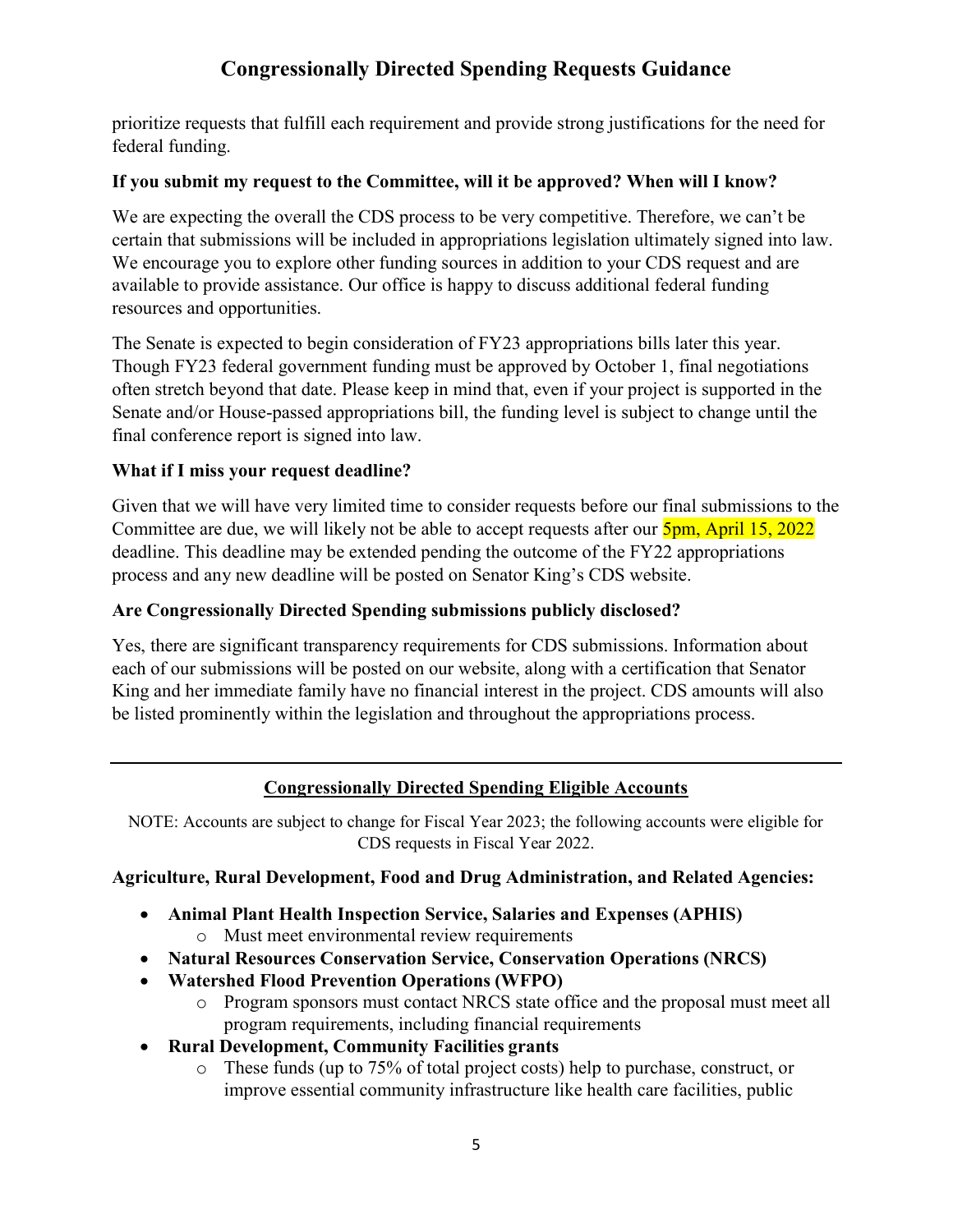facilities, public safety measures, or educational services. Matching required on graduated scale based on population and median income.

- Rural Development, Distance Learning, Telemedicine, and Reconnect grants
	- o These funds facilitate broadband deployment in rural areas. Funding can be used for construction, improvement, or acquisition of facilities and equipment needed to provide broadband service to rural areas without sufficient broadband access. 25% matching requirement
	- o Must meet eligible entity, use, and limitation requirements under 7 CFR Part 1734 Subpart A and B
- Eligibility Question: If your project requires matching fund or other cost share requirements is the project sponsor able to meet those financial obligations?

### Commerce, Justice, Science, and Related Agencies:

- Department of Commerce; National Institute of Standards and Technology (NIST); Scientific & Technical Research Services (STRS); External Projects
	- o standards-related research and technology development
- Department of Commerce; NIST; Construction of Research Facilities.
- Department of Commerce; National Oceanic and Atmospheric Administration (NOAA); Operations, Research, and Facilities (ORF); Special Projects
	- o Funds research, demonstration, or education projects performed by external partners and may be used to prioritize geographically specific projects. Eligible NOAA programs include Sea Grant, Research Labs, Ocean Exploration and Research, Ocean Acidification, and Global Ocean Monitoring and Observation
	- o Includes fisheries, marine mammals, ocean, climate, weather, and atmospheric research and programs
- Department of Justice; Office on Justice Programs; State and Local Law Enforcement Assistance; Byrne Discretionary
	- o These grants assist state, local, and tribal law enforcement to prevent crime, improve the criminal justice system, and provide support services. Support for personnel, equipment, supplies, contractual support, training, technical assistance, and information systems for criminal justice systems.
	- o Subject to requirements under 2 CFR Part 200 and DOJ Grants Financial Guide
- Department of Justice; Community Oriented Policing Services (COPS); COPS Law Enforcement Technology
	- o These grants help state, local, and tribal law enforcement develop and acquire technologies to prevent, investigate, and respond to crime. o Limited to allowable purpose areas under the COPS Office statute
- National Aeronautics and Space Administration (NASA); Safety, Security,
	- and Mission Support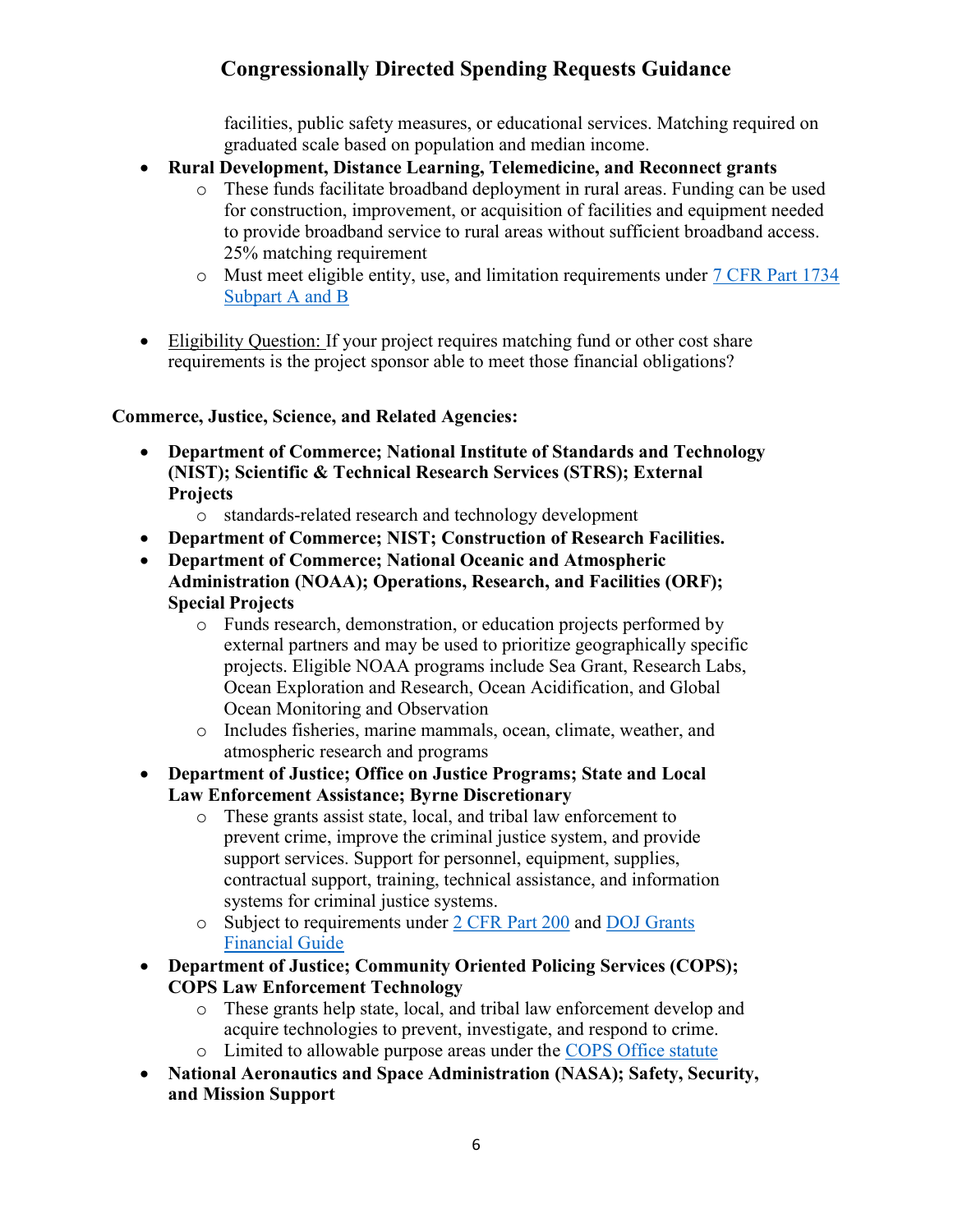o This funding helps manage NASA, assists with operation and maintenance of NASA Centers and facilities, and provides oversight for all NASA programs, including science education, research, and technology development related to NASA's mission

## Energy and Water Development, and Related Energies:

### Army Corps of Engineers

- o Investigations: Funds for authorized projects and programs, preconstruction engineering and design work
- o Construction: Funds construction, reconstruction, continuing authorities programs, environmental infrastructure assistance, major rehabilitation, dam safety assurance, dredge material disposal facilities, and deficiency correction of authorized projects and programs
- o Operations & Maintenance: Funds operation and maintenance of infrastructure and navigation improvements for authorized projects and programs managed by the U.S. Army Corps of Engineers.
- o Mississippi Rivers & Tributaries: Funds authorized projects and programs on the Mississippi River main stem and its tributaries.
- Bureau of Reclamation: Water and Related Resources
	- o Funds construction and maintenance of authorized projects and programs for the majority of the large dams and water diversion structures in the 17 conterminous U.S. states west of the Mississippi River. authorized projects and programs
- Energy Efficiency and Renewable Energy (EERE)
- Office of Electricity (OE)
- Office of Cybersecurity, Energy Security, and Emergency Response (CESER)
- Office of Nuclear Energy (NE)
- Office of Fossil Energy (FE)

#### Financial Services and General Government:

- Small Business Administration (SBA), Administrative Provision:
	- o Funds support for small businesses, such as entrepreneur training, workforce development, counseling, research, and construction or acquisition of facilities. Eligible project recipients must be other units of government or nonprofit organizations.
- National Archives and Records Administration, National Historical Publications and Records Commission
- National Archives and Records Administration, Repair and Restoration
- General Services Administration, Federal Buildings Fund, Construction and Acquisition

Homeland Security:

- FEMA Pre-Disaster Mitigation (PDM) Grants
	- o Funds support state and local governments, tribes, and territories through capacity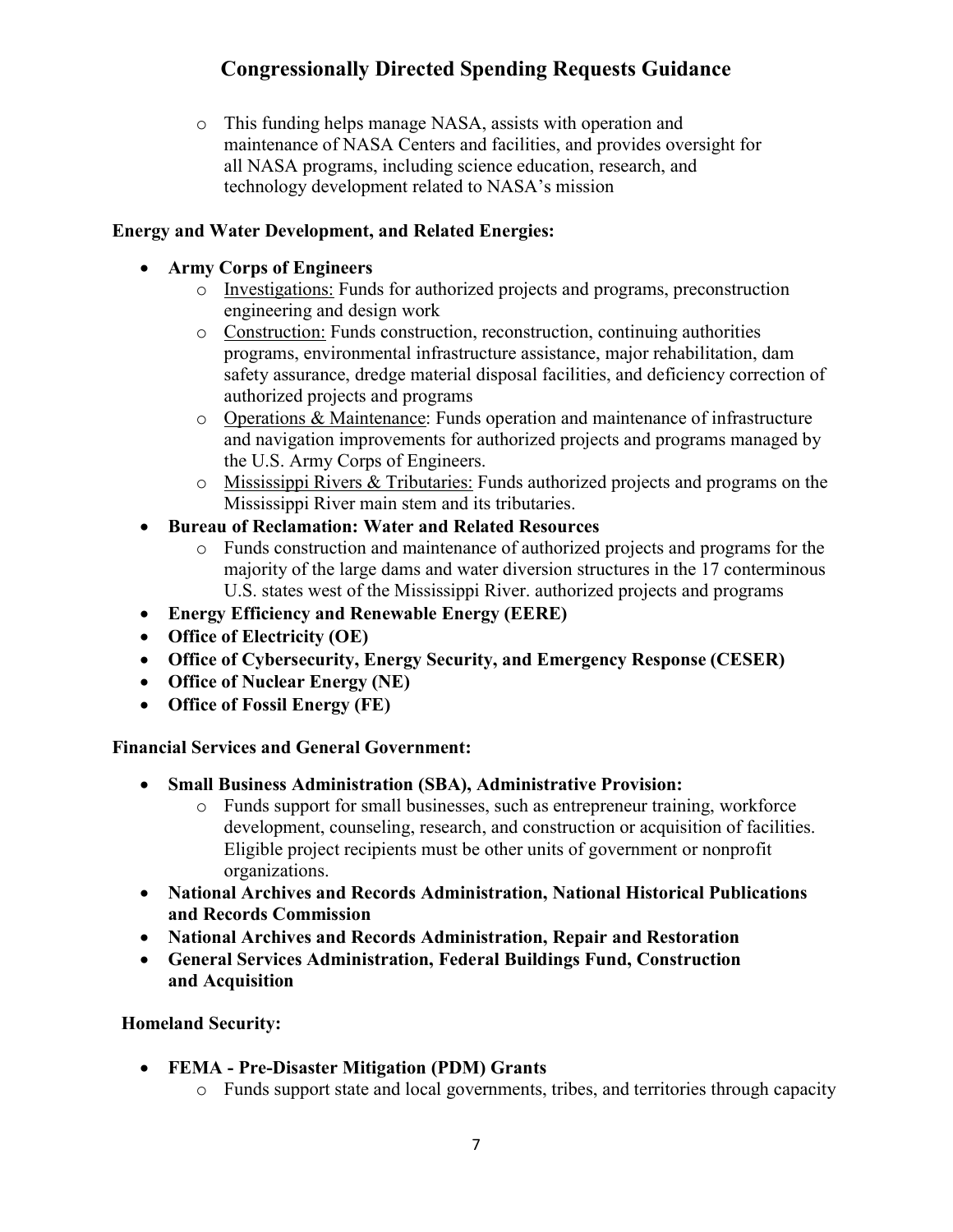and capacity-building to enable them to identify mitigation actions and implement projects that reduce risks posed by natural hazards and provide a significant opportunity to reduce future losses.

o Must meet the eligibility requirements of FEMA Notice of Funding Opportunity for Building Resilient Infrastructure and Communities (BRIC) grant program, including the cost share requirement, benefit cost ratio, and environmental and historic preservation requirements. All projects applications must be accompanied by a letter of support from the appropriate state agency affirming project eligibility

## FEMA - Emergency Operations Center (EOC) Grants

- o Funds emergency management improvement and preparedness capabilities.
- o Must meet the eligibility requirements of the FEMA Notice of Funding Opportunity for Emergency Operations Center grant program, including the costshare requirement and environmental and historic preservation requirements
- o All project applications must be accompanied by a letter of support from appropriate state agency affirming project eligibility

## Interior, Environment, and Related Agencies:

- Environmental Protection Agency (EPA), State and Tribal Assistance Grants, Water and Wastewater Infrastructure
	- o Funds wastewater and drinking water infrastructure projects on a state's most recently finalized Clean Water or Drinking Water State Revolving Fund Intended Use Plan (IUP), including construction of and modifications to municipal sewage treatment plants and drinking water treatment plants. Requires minimum 20% cost share.
	- o Eligibility Question: For Waste and Wastewater Infrastructure State and Local Projects, is the project on the state's most recently finalized Clean Water or Drinking Water State Revolving Fund Intended Use Plan?
	- o Eligibility Question: For Waste and Wastewater Infrastructure State and Local Projects, if the answer to the above question  $(Q1)$  is NO, is the project eligible under SFR guidelines?
	- o Eligibility Question: For Waste and Wastewater Infrastructure Tribal Projects, is the project on the HIS Sanitation Deficiency System list?
	- o Eligibility Question: For Waste and Wastewater Infrastructure Tribal Projects, if the answer to the above question  $(Q3)$  is NO, is the project eligible under the Criteria for the Sanitation Facilities Construction Program?

## National Park Service, Historic Preservation Fund

- o properties or collections must be otherwise eligible for HPF grants
- o Eligibility Question: For the Historic Preservation Fund, if the request is for a property, does the property meet the HPF program requirements of being listed, at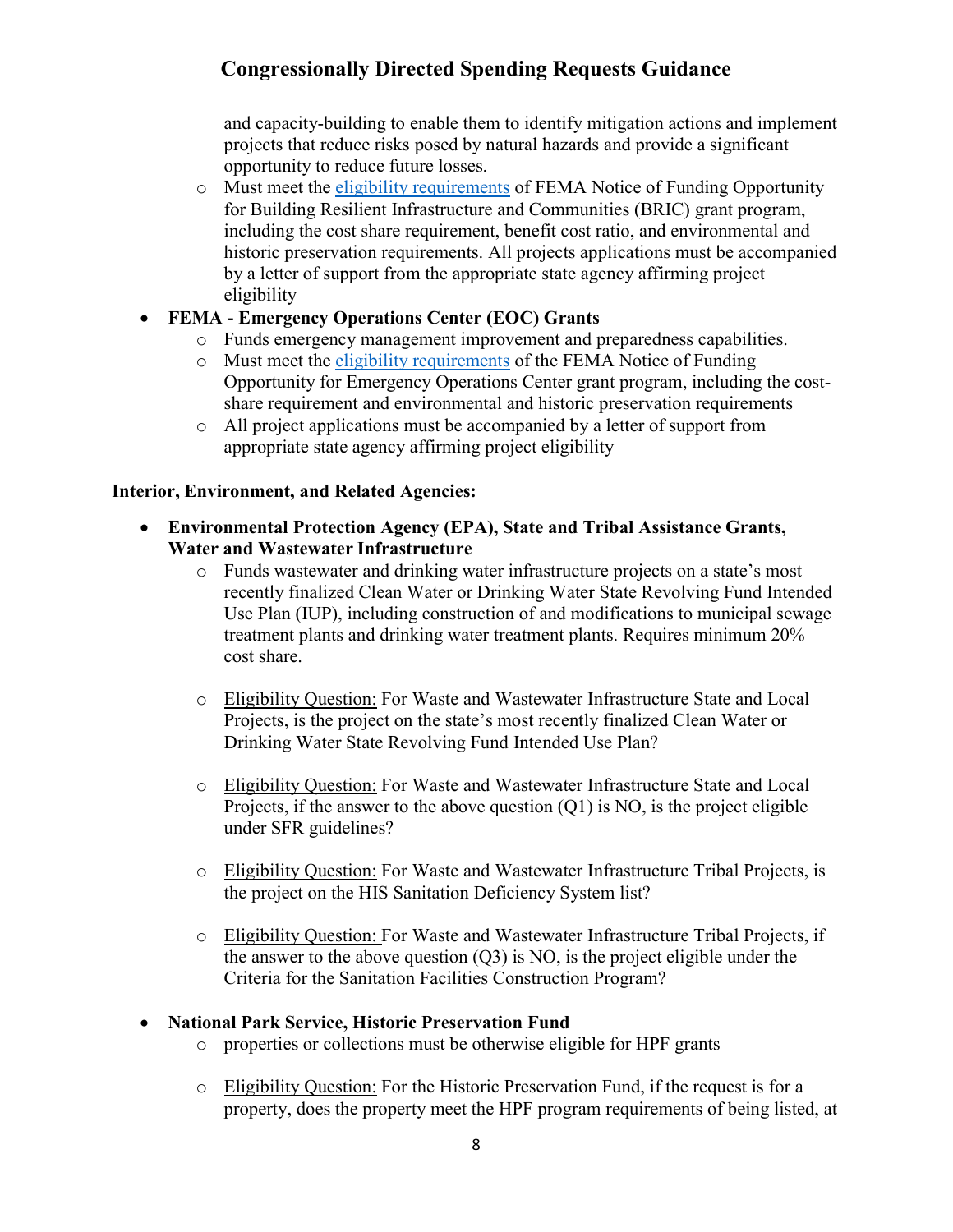the appropriate level, for the National Register of Historic Places or as a National Historic Landmark individually or as contributing to an historic district?

- U.S. Forest Service, State and Private Forestry, Forest Resource Information and Analysis
	- o These funds provide technical and financial assistance to improve the management, protection, and utilization of America's forests.
	- o Requests must meet USFS eligibility requirements for the appropriate grant program
	- o Requests should be part of the state's Forest Action Plan, or contribute to meeting the goals of the Forest Action Plan
	- o Eligibility Question: For USFS State and Private Forestry (SPF), is this project part of or contribute to the state's Forest Action Plan?
- Land and Water Conservation Fund: Funds the federal acquisition of lands and water for conservation and/or encouragement of outdoor recreation. Land acquisition project requests funded from the LWCF should be requested through the agency that would manage the land being acquired.
	- o BLM, Land Acquisition
	- o FWS, Land Acquisition
	- o NPS, Land Acquisition
	- o USFS, Land Acquisition
	- o USFS, Forest Legacy
- Legacy Restoration Fund
	- o BLM, Legacy Restoration Fund
	- o FWS, Legacy Restoration Fund
	- o NPS, Legacy Restoration Fund
	- o BIE, Legacy Restoration Fund
	- o USFS, Legacy Restoration Fund

## Land Management Agencies, Construction

- o BLM, Construction
- o FWS, Construction Projects, Line Item Construction
- o NPS, Construction, Line Item Construction and Maintenance
- o USFS, Capital Improvement and Maintenance, Facilities, Road and Trails
- Eligibility Question: For Land and Water Conservation Fund (LWCF), Legacy Restoration Fund (LRF), or Land Management Agency Construction (LMCON), is the project on the relevant list provided by the administration?
- Land Management Agencies, Local Projects and Research
	- o BLM, Management of Land and Resources, Habitat Management Priorities
		- Activities related to wildlife and aquatic habitat management
	- o NPS, National Recreation and Preservation, Statutory and Contractual Aid
		- Activities relating to operating, managing, and preserving resources, including as authorized by law
	- o FWS, Resource Management, Stewardship Priorities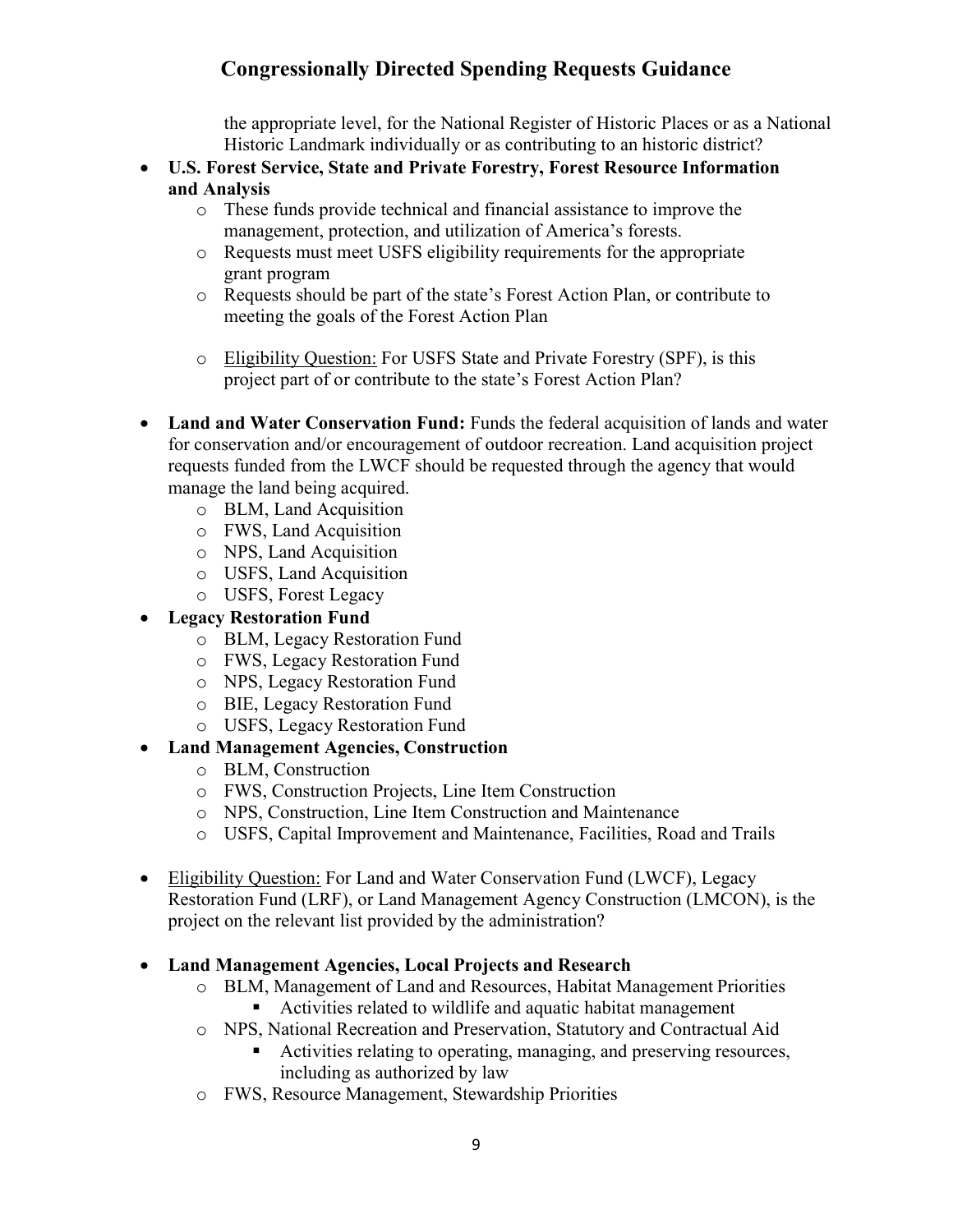- Fish and aquatic conservation, habitat conservation, recovery, and restoration activities
- o USGS, Surveys Investigations and Research, Status and Trends
	- High priority and core science research, and ecosystem and water resources related activities.
- Bureau of Indian Affairs, Operation of Indian Programs, Special Initiatives
	- o Invest in tribal communities, create economic opportunities, foster cultural heritage, promote efficient and effective tribal governance, and conserve natural resources
- EPA, Science and Technology, Research: National Priorities
	- o High priority lines of research related to environmental quality and human health
- EPA, State and Tribal Assistance Grants, STAG Infrastructure Grants
	- o Projects related to existing funding categories and activities within the STAG account that will result in improvements in environmental quality and/or human health.

#### Labor, Health and Human Services, and Education, and Related Agencies:

- Department of Labor (DOL) Employment and Training Administration
	- o This program funds projects related to the Workforce Innovation and Opportunity Act, including sector-specific job training programs, youth training, and workforce services for formerly incarcerated individuals.
	- o Projects must meet all WIOA requirements and must: 1) Include direct services to individuals to enhance employment opportunities; 2) Demonstrate evidence of a linkage with the State or local workforce investment system; and 3) Include an evaluation component.
- Health and Human Services (HHS) Health Resources and Service Administration (HRSA) Program: Funds a wide range of health care infrastructure and delivery projects, including construction and renovation of facilities, capital equipment acquisition, education for health care professionals, expansion of rural health care access, and telemedicine. Eligible entities include non-profit hospitals; health centers and clinics; skilled nursing facilities; behavioral health providers; medical education providers; and medical research laboratories.
	- o Health Facilities Construction and Equipment:
		- Construction, renovation, or capital equipment purchase for facilities for health, mental health, or substance abuse services, training of health professionals, or medical research
	- o Health Professions Education and Workforce Development:
		- **IMPROVE** Improve education and training of health care professionals
	- o Rural Health:
		- Eligible activities include medical, dental, or mental health care services; health promotion and education; chronic disease management; telehealth services; and improvements to emergency medical services
		- Used for services only in areas that meet HRSA's definition of rural
- Health and Human Services (HHS) Substance Abuse and Mental Health Services Administration (SAMHSA) Health Surveillance and Program Support: Funds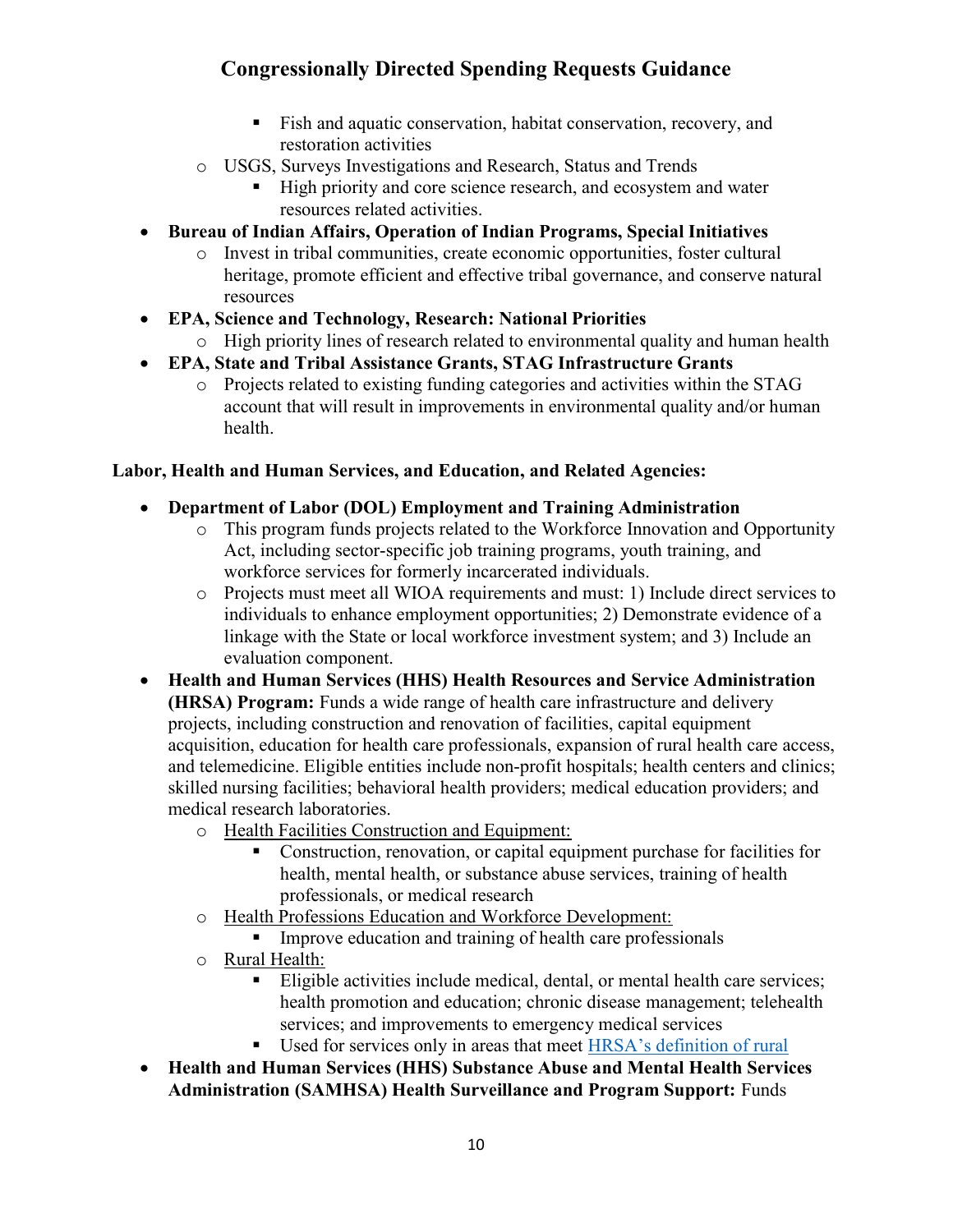programs to improve prevention, treatment, and recovery services related to mental health and substance use.

- o Mental Health:
	- **Programs that promote the prevention or treatment of mental health** disorders, including rehabilitation, outreach, and other support services.
- o Substance Abuse Treatment:
	- Programs to improve access, reduce barriers, and promote high quality, effective treatment and recovery services.
- o Substance Abuse Prevention:
	- Programs to prevent the onset of illegal drug use, prescription drug misuse and abuse, alcohol misuse and abuse, and underage alcohol and tobacco use

### Administration for Children and Families

- o Child Abuse Prevention
	- **Projects to improve the prevention, assessment, identification,** and treatment of child abuse and neglect through research, model service improvement, information dissemination, and technical assistance
- o Social Services Research and Demonstration
	- Projects to promote the ability of families to thrive through financial self-sufficiency, and to promote the healthy development and greater well-being of children and families
- Administration for Community Living Aging and Disability Services Programs
	- o Improve the ability of older adults and individuals of all ages with disabilities to live independently and participate fully in their communities
- Department of Education Innovation and Improvement Fund for the Improvement of Education (FIE)
	- o Funds programs to provide early childhood or K-12 educational services including, including instructional services, afterschool centers, curricula development, teacher training, acquisition of books and computers, special education services, arts education, social and emotional learning activities, fullservice community schools, and early childhood education
	- o Eligible grantees are state education agencies, school districts, colleges and universities, and other public and private nonprofit entities
- Rehabilitation Services Demonstration and Training
	- o Projects that further the purposes of the Rehabilitation Act, including by providing individuals with disabilities with education, training, support services, and independent living services.
- Department of Education, Higher Education Fund for the Improvement of Postsecondary Education (FIPSE)
	- o Funds programs to support improving access to, or the quality of, postsecondary education. May include projects to hire and train faculty, establish and improve degree programs, improve teacher preparation programs, develop and improve curricula, upgrade technology and telecommunications, acquire science laboratory equipment, provide student support, implement university partnerships with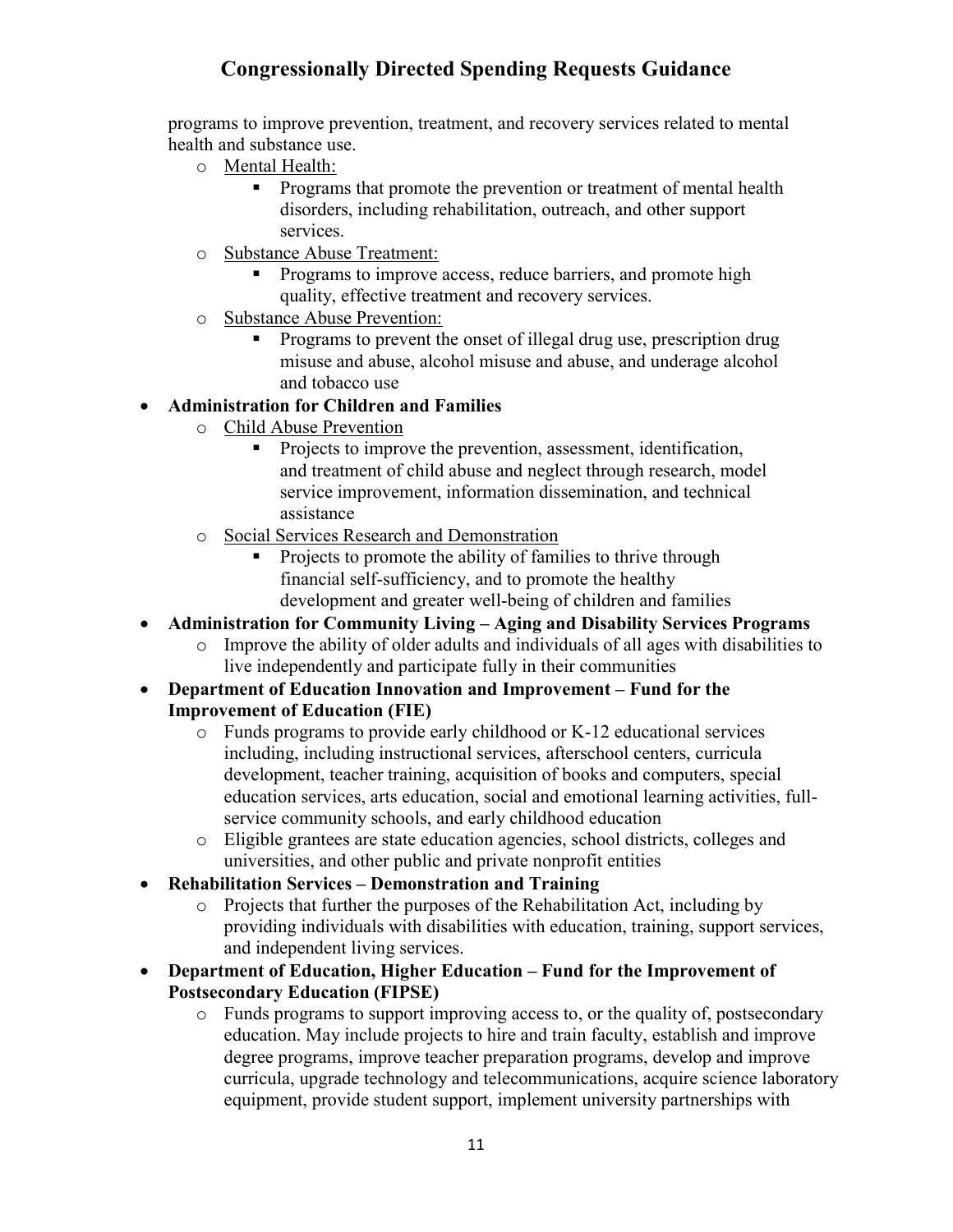school districts, and establish research and training centers.

o Eligible grantees are colleges and universities and include other public and private nonprofit organizations.

#### Military Construction and Veterans Affairs, and Related Agencies:

- Military Construction, Army
- Military Construction, Navy and Marine Corps
- Military Construction, Air Force
- Military Construction, Defense-Wide
- Military Construction, Army National Guard
- Military Construction, Air National Guard
- Military Construction, Army Reserve
- Military Construction, Navy Reserve
- Military Construction, Air Force Reserve
- Eligibility Questions:
	- o Does this project appear on the Future Years Defense Program (FYDP) list?
	- o Does this project appear on the Unfunded Requirements/Priorities List (UFR/UPL)?
	- o Does this project appear on the Cost-to-Complete (CTC) list?
	- o Does this project have a DD1391?
	- o Has this project reached the 35% design milestone?
	- o Is this project previously authorized or has it been submitted to the Senate Armed Services Committee for consideration?
	- o If this project was funded last year, please have the funding amount available

#### Transportation, Housing and Urban Development (HUD), and Related Agencies:

- Department of Transportation Planning, Research, and Development (TPR&D) for transportation research projects
	- o Projects must be eligible under title 23 or title 49, United States Code
- Department of Transportation (DOT) Airport Improvement Program (AIP)
	- o Funds for airport capital projects to improve airports, including enhancing safety, capacity, and mitigating environmental concerns. Eligible projects must meet the requirements of the Airport Improvement Program.
	- o Projects must be eligible under chapter 471 of title 49, United States Code
- Highway Infrastructure Programs (HIP) for highway capital projects
	- o Projects must be eligible under title 23, United States Code
- Transit Infrastructure Grants (TIG) for transit capital projects
	- o Projects must be eligible under chapter 53 of title 49, United States Code
- Consolidated Rail Infrastructure and Safety Improvement Program (CRISI) for rail capital projects
	- o Projects must be eligible under section 22907 of title 49, United States Code
- Housing and Urban Development (HUD) Economic Development Initiatives (EDI) for economic development projects